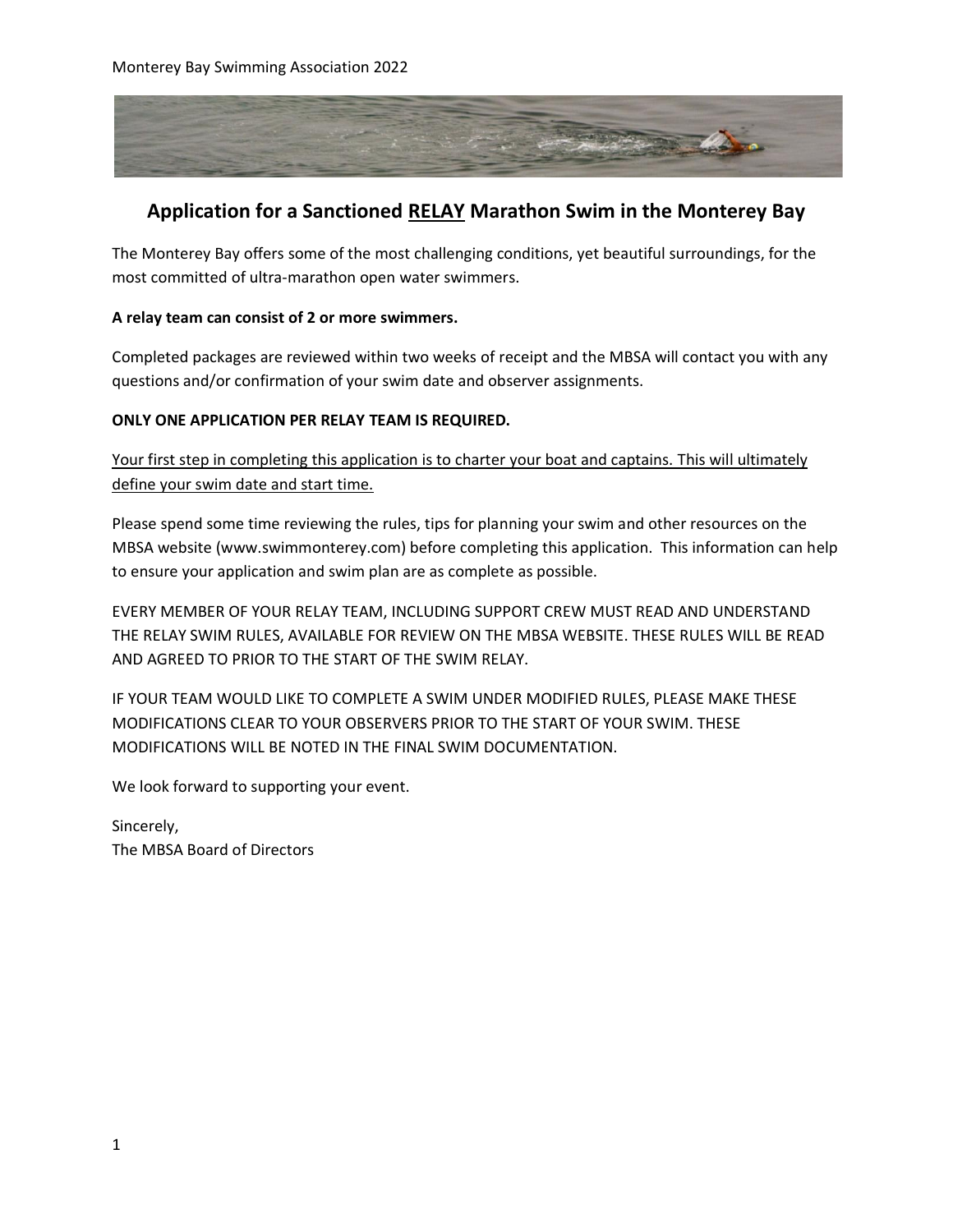

Send Entire Application Package and All Fees to:

### **Monterey Bay Swimming Association**

**C/O Relay Applications**

**333 Arthur Avenue,**

**Aptos, CA 95003**

Or Email To:

**contact@swimmontereybay.com cc:stapley@secondpeak.com**

**NOTE: Final applications must be submitted within 60 days of your swim start. (if you would like to schedule a relay within the 60 day window, please contact MBSA before sending in your application)**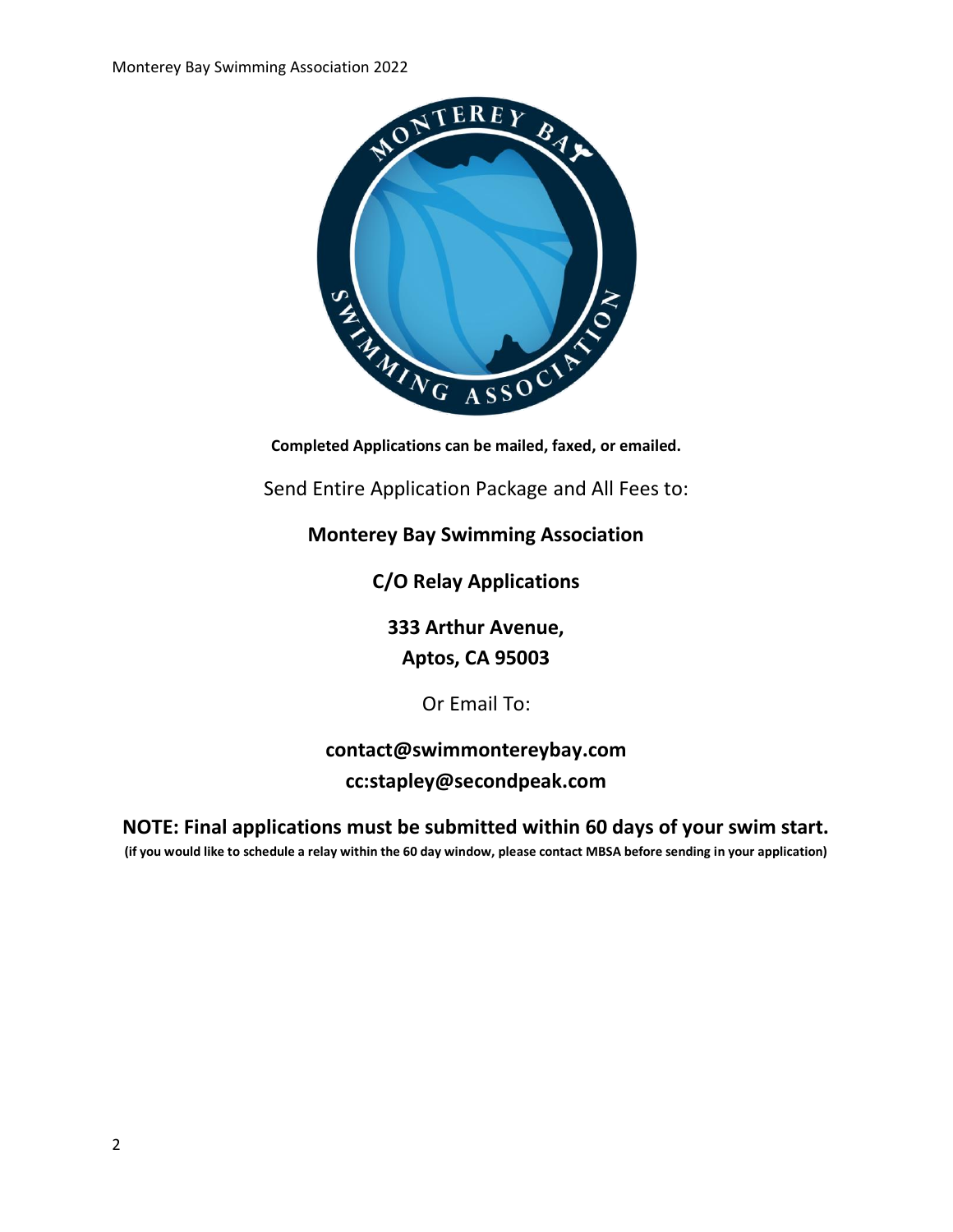# **Relay Sanction and Observer Fees**

All payments must be in **US Dollars** and made to: *Monterey Bay Swimming Association*. Payments can also be made via PayPal through the MBSA website.

## **2022 Relay Sanction Fees:**

#### **\$500 per team**

This includes:

Pre-swim support, two official observers, tracking, detailed swim report, documentation, ratification, promotion (if wanted), verification with the press (if wanted), certificate, medal, and recognition at the annual awards ceremony.

MBSA is the ONLY sanctioning body for swims across the Monterey Bay. All observers and support crew work on a volunteer basis.

If needed, ask about our payment plan, scholarships, and other support with sanctioning fees.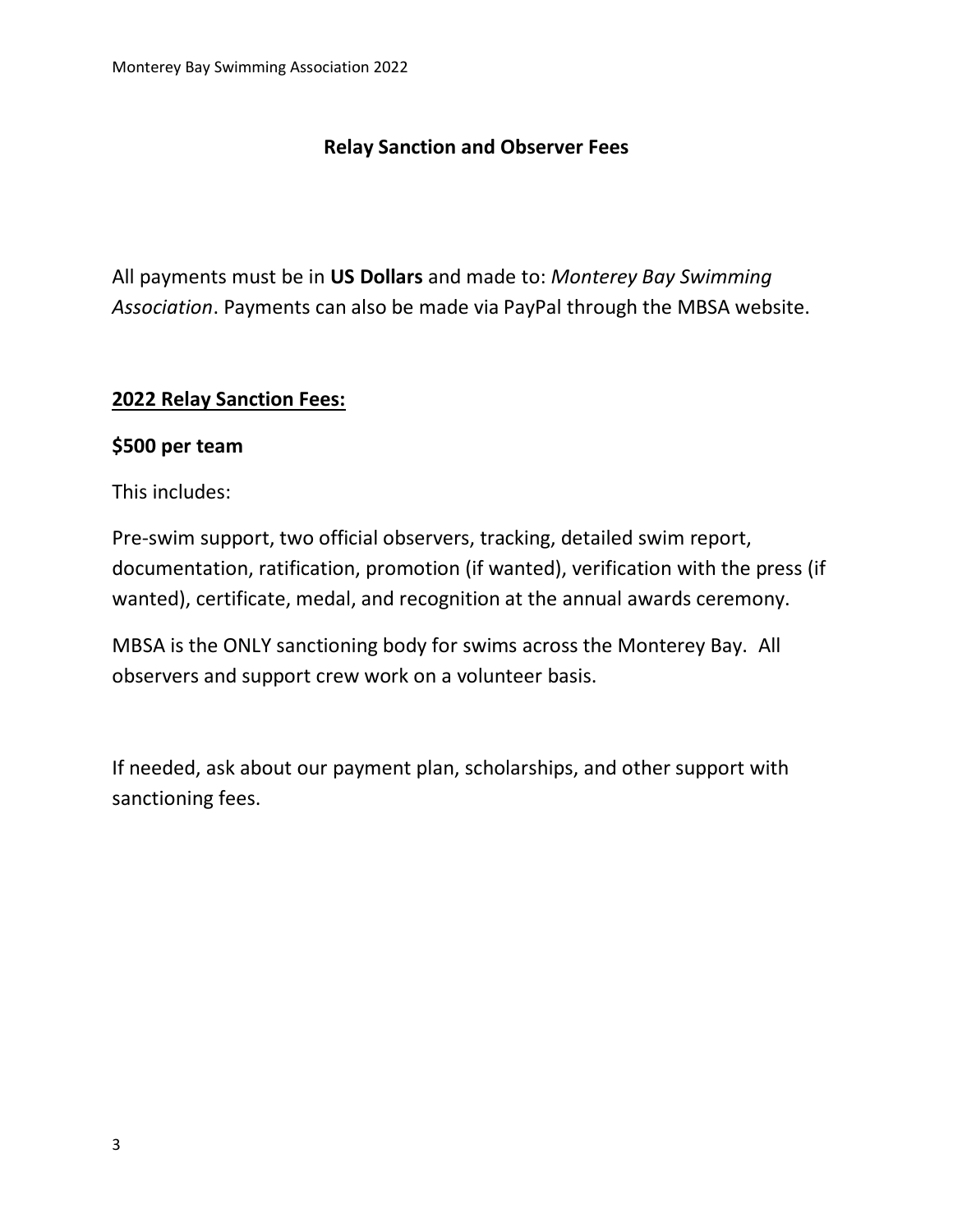# **Relay Team**

| (Enter as you would like it to appear on the official MBSA certificate, and list of successful relays.) |                                                                                                     |  |
|---------------------------------------------------------------------------------------------------------|-----------------------------------------------------------------------------------------------------|--|
|                                                                                                         |                                                                                                     |  |
| (Relay Team Leader can be a swimmer or coach/crew)                                                      |                                                                                                     |  |
|                                                                                                         |                                                                                                     |  |
|                                                                                                         |                                                                                                     |  |
|                                                                                                         |                                                                                                     |  |
| Select your Swim:                                                                                       |                                                                                                     |  |
| o Monterey Bay Crossing North to South Relay<br>Monterey Bay Crossing South to North Relay<br>$\circ$   |                                                                                                     |  |
| <b>CONSULT YOUR CHARTER'S CONTRACT TO CONFIRM THE FOLLOWING DETAILS:</b>                                |                                                                                                     |  |
|                                                                                                         | Navigator (boat captain): __________________________ Name of Charter Vessel: ______________________ |  |
|                                                                                                         |                                                                                                     |  |
|                                                                                                         |                                                                                                     |  |
|                                                                                                         |                                                                                                     |  |
|                                                                                                         |                                                                                                     |  |

**Please confirm that your navigators are also familiar with the Rules of the swim, as defined by MBSA.**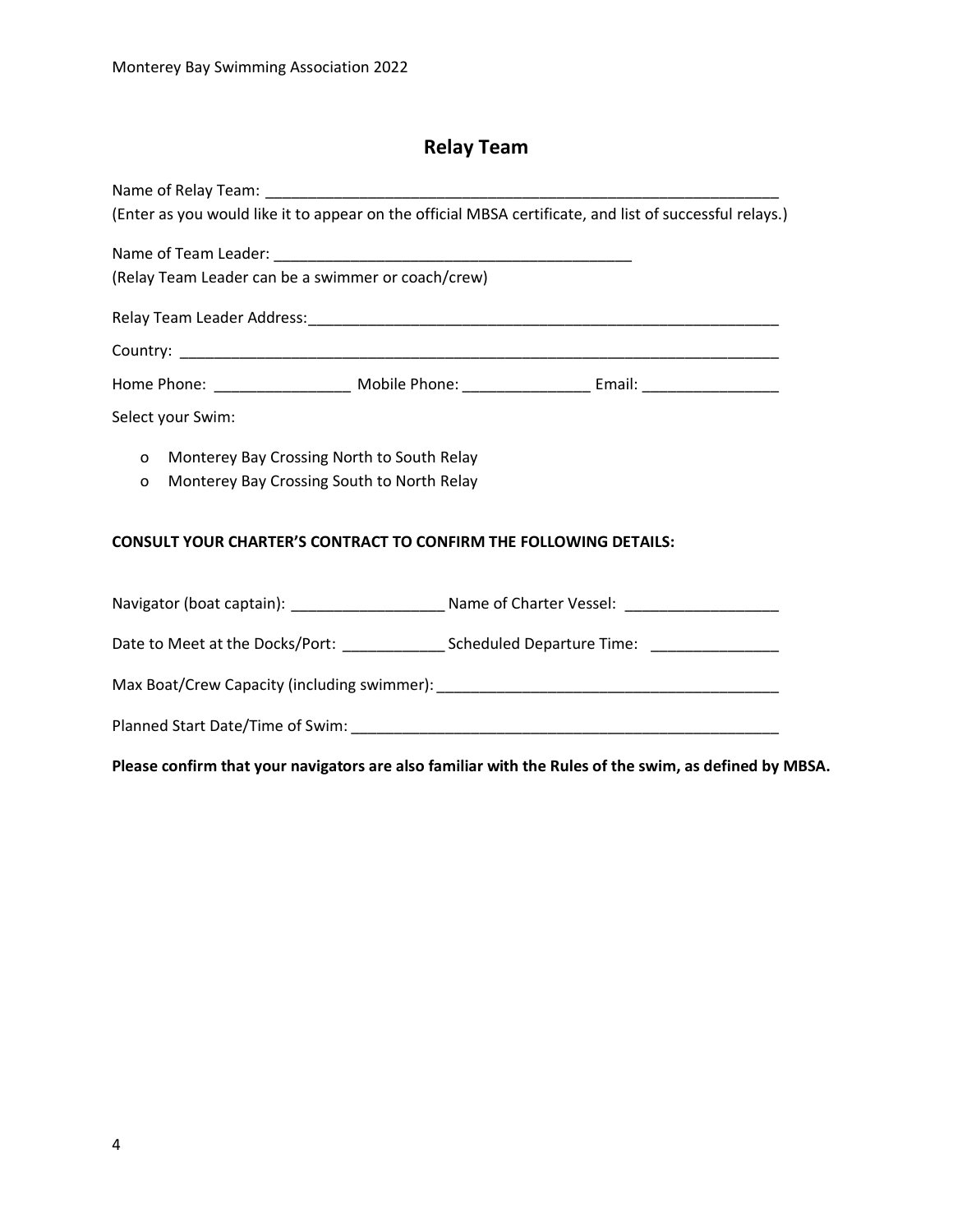#### **Complete for each relay swimmer**